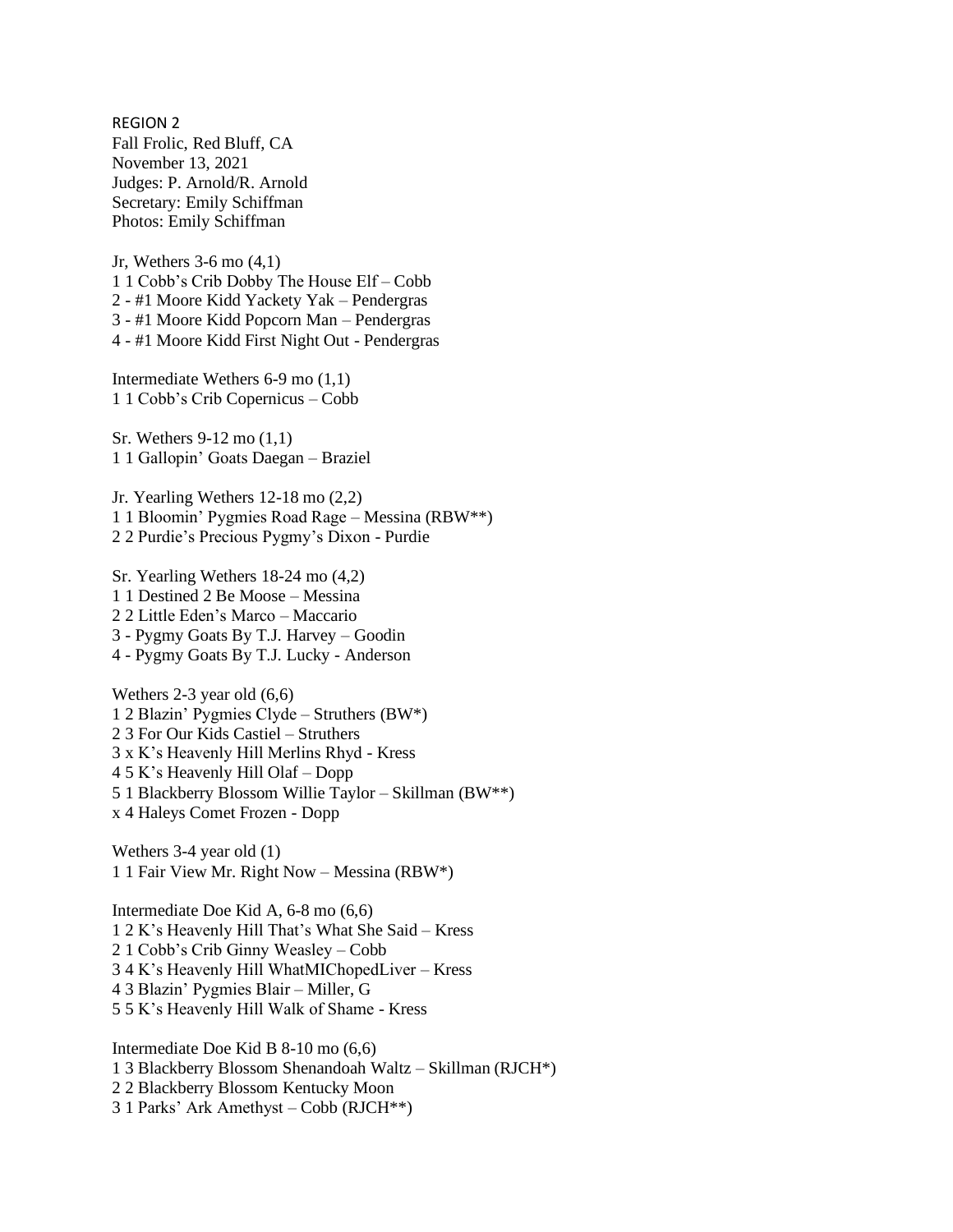4 4 Valle Verde Apollo's Elsa – Miller, G 5 x Blazin' Pygmies Pyper – Struthers x 5 K's Heavenly Hill GoatyMcGoatGoat - Kress

Senior Doe Kid 10-12 mo (6,6) 1 2 K's Heavenly Hill Woosah - Kress 2 3 For Our Kids Like-Lee – Struthers 3 1 Maccario Minis Maggie Rose - Maccario 4 4 Destined 2 Be Royal Harmony – Messina 5 5 Gallopin' Goats Carribean Breeze - Braziel

Jr. Dry Yearling 12-16 mo (7,5) 1 - Nibbly Goats Double Sovereign - Wilcox 2 1 K's Heavenly Hill Falalongwaytorun - Kress 3 - Nibbly Goats Lady Capulet - Wilcox 4 3 K's Heavenly Hill Doremifasalatido - Skillman 5 2 Riverside Farm Moonshine – Schiffman x 4 K's Heavenly Hill Oops I DidItAgain – Kress x 5 For Our Kids Dos Extrema - Kessler

Intermediate Yearling 16-20 mo (6,5) 1 5 Blackberry Blossom Annie - Skillman 2 1 Pygmy Goats By T.J. Oh Girl – Josephson 3 3 K's Heavenly Hill McDreaming – Skillman 4 2 K's Heavenly Hill Magnificent - Kress 5 - Nibbly Goats Sweet Juliet – Wilcox x 4 For Our Kids Chimera - Kessler

Sr. Yearling 20-24 mo (9,9) 1 x K's Heavenly Hill Night Cap – Kress (JCH/RGCH\*) 2 1 Just About Believing Khalea – Schiffman (JCH\*\*) 3 3 Blazin' Pygmies Vintage Heart – Cobb 4 2 Pygmy Goats By T.J. Idalove - Josephson 5 x Gallopin' Goats Wave of Jasmine – Braziel x 4 Legendairy Pygmies Rock Rose – Miller, G x 5 K's Heavenly Hill Daisy - Maccario

Milking Does (2,2) 1 1 Pygmy Goats By T.J. Zulu – Josephson (RGCH/RGCH\*\*) 2 2 Valle Verde Holden's Hermoine – Miller, G

Does 2-2 ½ years (7,7) 1 1 K's Heavenly Hill Judge Judy – Kress (SCH/GCH\*\*) 2 2 Pygmy Goats By T.J. Zaytina - Josephson 3 3 K's Heavenly Hill Testify - Kress 4 5 K's Heavenly Hill Crystal Palace - Kress 5 - Nibbly Goats Gertrude – Wilcox x 4 Blazin' Pygmies Katrina – Miller, G

Does  $2 \frac{1}{2} - 3$  years (5,5) 1 3 Flying Turtle's American Juris – Struthers (SCH/GCH\*)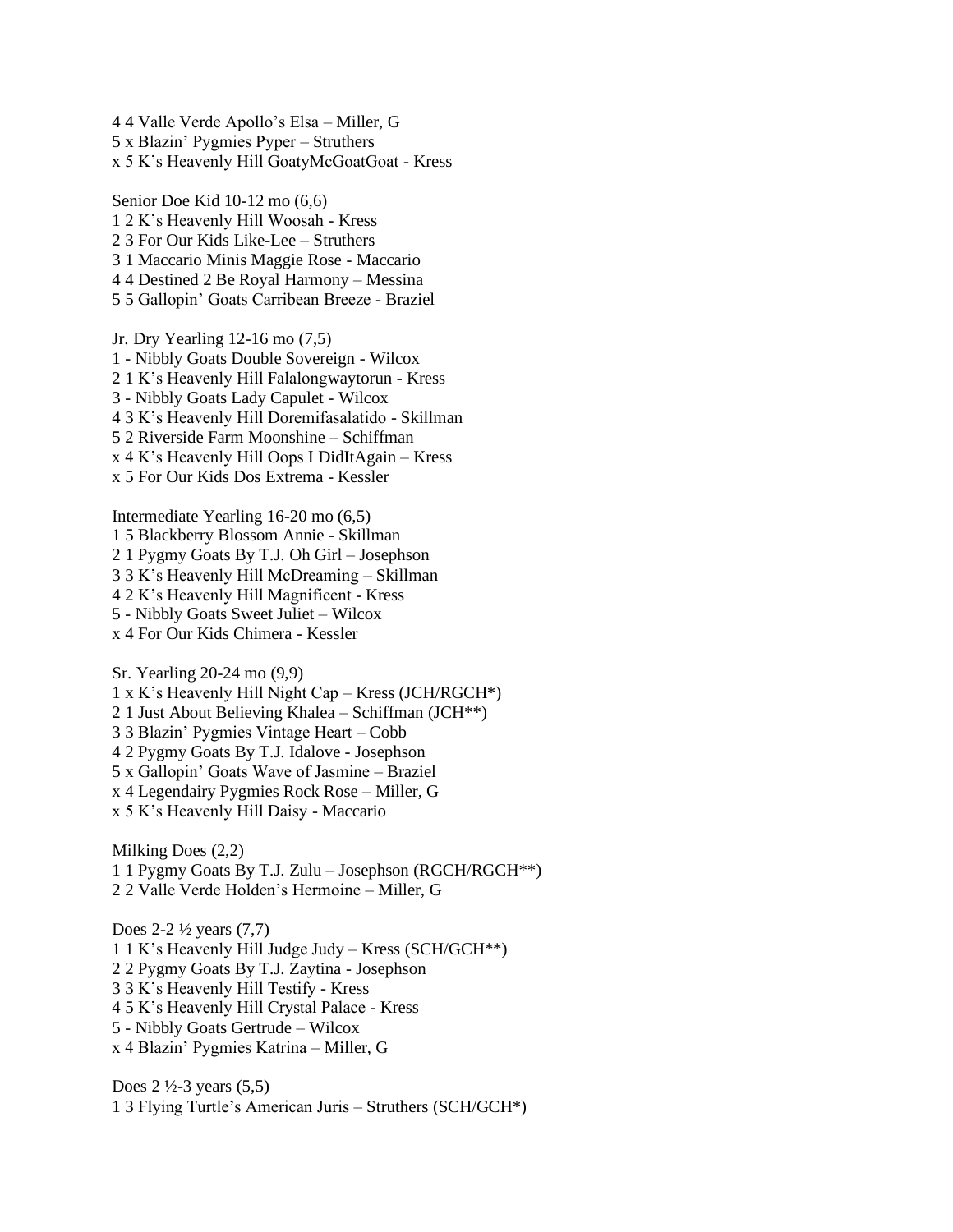5 Ahsum Pygmies Princess of Bellaire – Schiffman (RSCH\*) 4 Blackberry Blossom Dark Hollow - Skillman 1 Pygmy Goats By T.J. Ozanne – Josephson 5 2 Valle Verde C.B.'s Nahla – Miller, G

Does  $3$  years  $(5,5)$ 1 1 Pygmy Goats By T.J. Oaklee – Josephson 2 5 Falling Star's Ain't No Plain Jane - Messina 3 3 K's Heavenly Hill Mermaid Storm - Kress 4 4 Valle Verde Holden's Eden – Miller, G 5 2 Gallopin' Goats Royal Karma – Messina

Does  $4 \& 5 \text{ years } (3,3)$ 1 2 Blackberry Blossom Kentucky Waltz - Skillman 2 1 Falling Star's Maggie Mae – Braziel 3 3 Ahsum Pygmies Parker Oooh - Kress

Intermediate Buck Kid 6-9 mo (6,6) 1 - K's Heavenly Hill Layolaw Fathernlaw – Kress (JCH\*) 2 1 Broken Arrow Pygmies Tonto – Josephson (RJCH\*, RJCH\*\*) 3 5 Valle Verde D.A. Nicodemus – Miller, G 4 x K's Heavenly Hill Ntallamanrdpajama – Skillman 5 4 Blackberry Blossom Whistlers Waltz – Skillman x 2 Destined 2 Be Irish Sabotage – Messina x 3 K's Heavenly Hill GoatyMcGoatFace - Kress

Senior Buck 9-12 mo (2,2) 11 Maccario Minis Merle Haggard – Maccario (JCH\*\*) 2 2 Bugaboos Frank - Barker

Junior Yearling Buck 12-16 mo (1,1) 1 1 Twilight Ranch Bad Moon Rising - Schiffman

Senior Yearling Bucks 20-24 mo (2,2) 1 2 Haleys Comet California Diplomat – Pursley/Keith/Braziel 2 1 Pygmy Goats By T.J. Luke – Josephson (SCH/GCH\*\*)

Bucks 2 to  $2\frac{1}{2}$  years old  $(3,3)$ 1 1 Nibbly Goats Hector – Wilcox (RSCH/RGCH\*) 2 3 Pygmy Goats By T.J. Atlas – Cobb 3 2 Nibbly Goats Achilles - Wilcox

Bucks  $2 \frac{1}{2}$  to 3 years old  $(2,1)$ 1 - K's Heavenly Hill Let Freedom Ring – Kress (SCH/GCH\*) 2 1 Falling Star's Sgt Pepper – Messina

Bucks 3 years old (2,2) 1 1 Riverside Farm Redemption – Kress (RSCH/RGCH\*\*) 2 2 Haleys Comet Rhyd the Wave – Braziel

Bucks 4 years  $\&$  over  $(1,1)$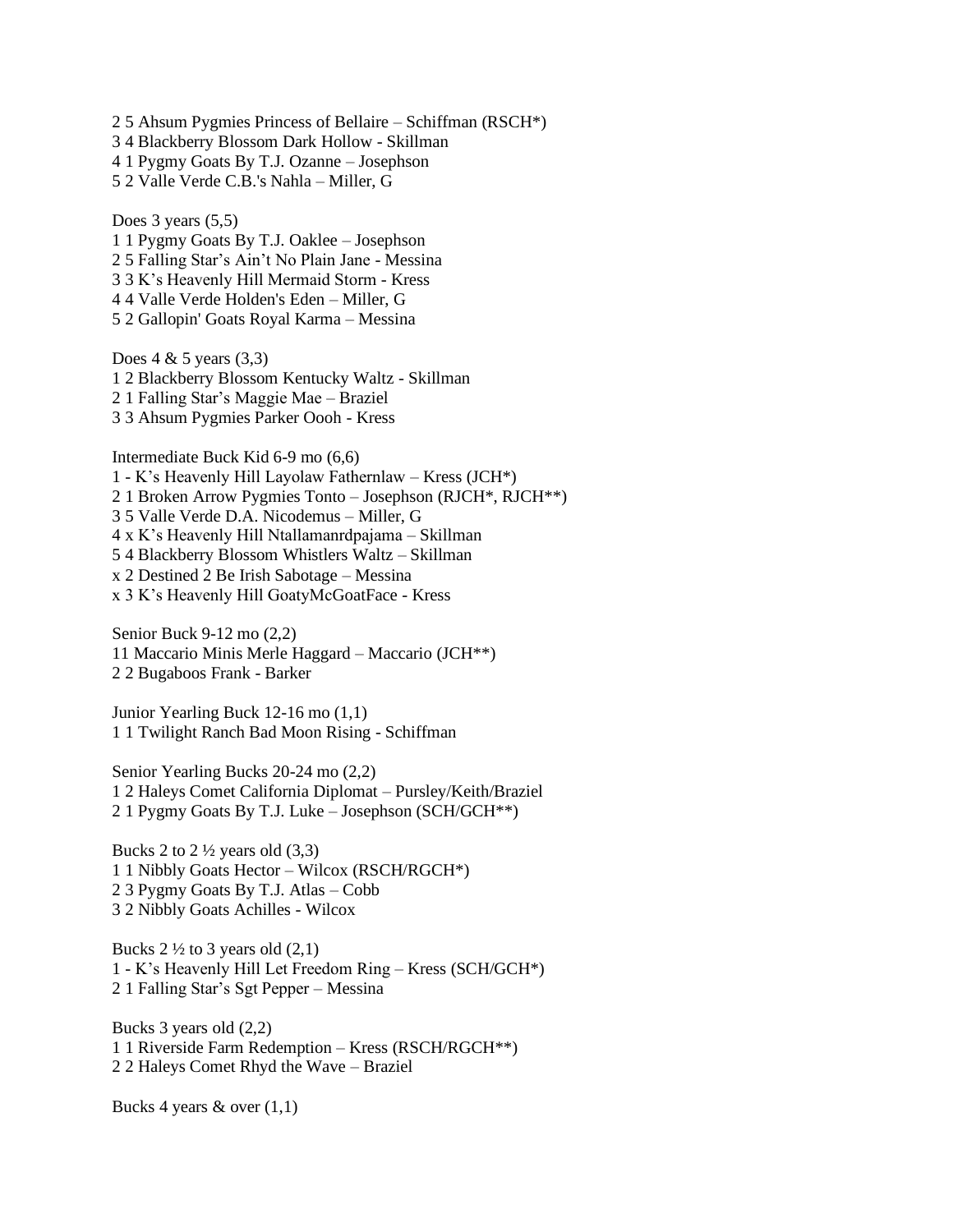1 1 Pygmy Goats By T.J. Kashton – Struthers

BEST WETHER (1) Blazin' Pygmies Clyde S: Pygmy Goats By T.J. Belushi D: Valle Verde Stealth's Cadence **Struthers** 

RES BEST WETHER (1) Fair View Mr. Right Now S: Shasta View Finito D: MC PGCH Fair View Say It With A Kiss Messina

JUNIOR CH/GRAND CH DOE (1) K's Heavenly Hill Night Cap S: PGCH Ahsum Pygmies The Verdict Is In D: K's Heavenly Hill Final Final Kress

RES JUNIOR CH DOE (1) Blackberry Blossom Shenandoah Waltz S: Blackberry Blossom Midnight Storm D: Blackberry Blossom Kentucky Waltz Skillman

SENIOR CH/GRAND CH DOE (1) Flying Turtle's American Juris S: MC PGCH Ahsum Pygmies the Verdict is in D: Flying Turtle's American J'Akamai **Struthers** 

RES SENIOR CH DOE (1) Ahsum Pygmies Princess of Bellaire S:  $\mathbf{D}$ Schiffman

JUNIOR CH BUCK (1) K's Heavenly Hill LayolawFathernlaw S: D: Kress

RES JUNIOR CH BUCK (1,2) Broken Arrow Pygmies Tonto S: Pygmy Goats By T.J. TKO D: Broken Arrow Pygmies Shoshone Josephson

SENIOR CH/GRAND CH BUCK (1)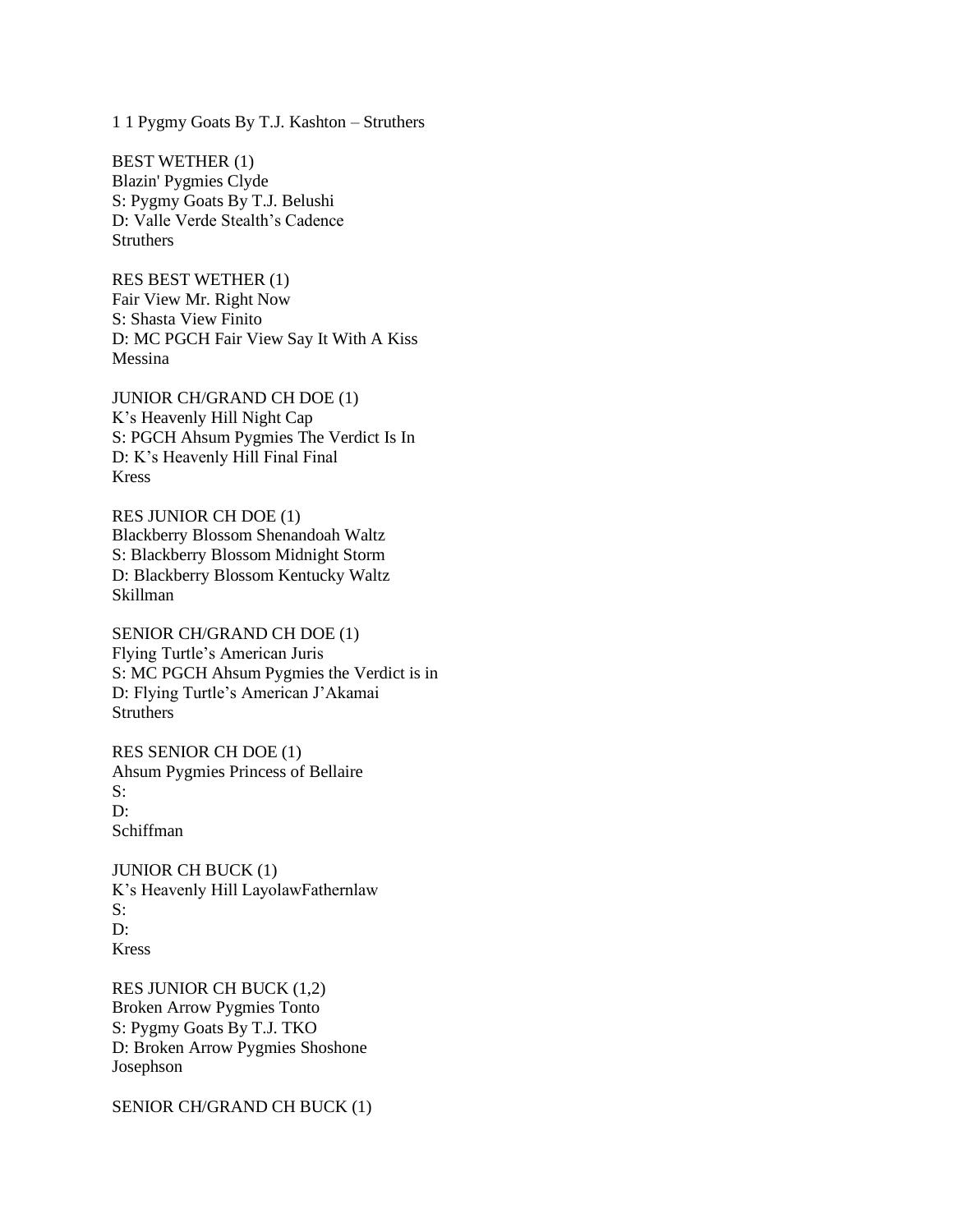K's Heavenly Hill Let Freedom Ring S: MC PGCH Valkyries' A Freedom Rhyd D: PGCH K's Heavenly Hill SunshineMcFunShyn Kress

RES SENIOR CH/RES GRAND CH BUCK (1) Nibbly Goats Hector S: Broken Arrow Pygmies Kennedy D: Nibbly Goats Emilia **Wilcox** 

BEST WETHER (2) Blackberry Blossom Willie Taylor S: PGCH Blackberry Blossom Kentucky Thunder D: Country Critters Fashion Icon Skillman

RES BEST WETHER (2) Bloomin' Pygmies Road Rage S: PGCH Pygmy Goats By T.J. Kamikaze D: Z Bar Z Little Wonder Messina

JUNIOR CH DOE (2) Just About Believing Khalea S: Pygmy Goats By T.J. Kashton D: Taplacs Kool Kid Khloe Schiffman

RES JUNIOR CH DOE (2) Parks Ark Pygmies Amethyst S: Pygmy Goats By T.J. Atlas D:Jamba's Pygmies Willa Cather **Cobb** 

SENIOR CH/GRAND CH DOE (2) K's Heavenly Hill Judge Judy S: PGCH Ahsum Pygmies The Verdict Is In D: Ahsum Pygmies Parker Oooh Kress

RES SENIOR CH/RES GRAND CH DOE (2) Pygmy Goats By T.J. Zulu S: Pygmy Goats By T.J. Kayson D: MC PGCH Pygmy Goats By T.J. Zendaya Josephson

JUNIOR CH BUCK (2) Maccario Minis Merle Haggard S: K's Heavenly Hill Star Chamber D: Rockin Roper Guard the Geisha